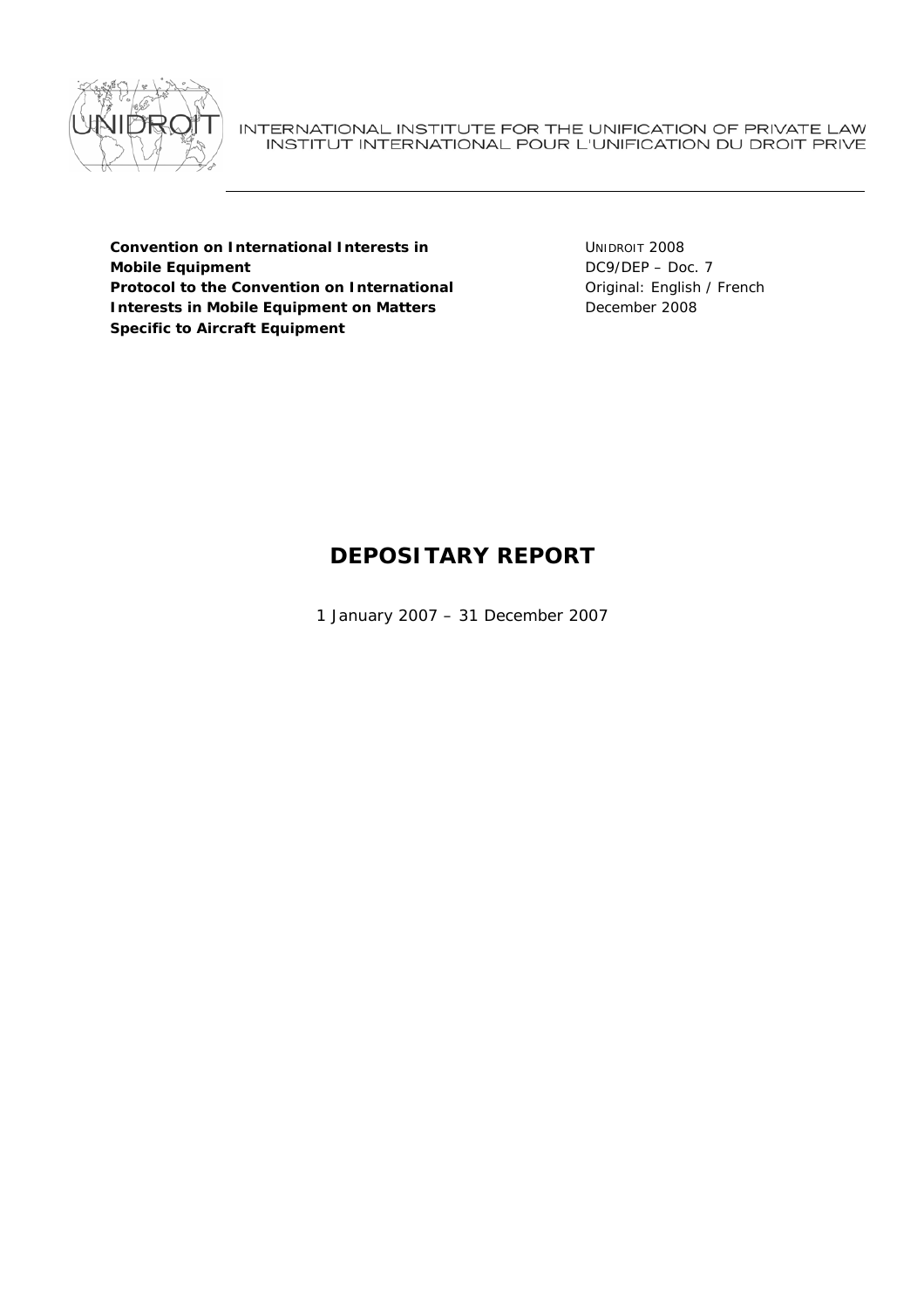#### **Introduction**

1. The *Convention on International Interests in Mobile Equipment* (the Convention) and the *Protocol to the Convention on International Interests in Mobile Equipment on Matters Specific to Aircraft Equipment* (the Aircraft Protocol) were both opened for signature on 16 November 2001 at the conclusion of a Diplomatic Conference held under the joint auspices of the International Civil Aviation Organization (ICAO) and the International Institute for the Unification of Private Law (UNIDROIT).

2. The Convention as applied to aircraft objects, and the Aircraft Protocol, entered into force on 1 March 2006. Article 49 of the Convention provides for the Convention to enter into force on the first day of the month following the expiration of three months after the date of the deposit of the third instrument of ratification, acceptance, approval or accession, but only as regards a category of objects to which a Protocol applies. Article XXVIII of the Aircraft Protocol provides for the Aircraft Protocol to enter into force on the first day of the month following the expiration of three months after the date of the deposit of the eighth instrument of ratification, acceptance, approval or accession. The eighth instrument of ratification, acceptance, approval or accession was deposited by Malaysia on 2 November 2005.

3. The Convention establishes an international legal regime for the creation, enforcement, registration and priority of security interests and interests held by chargees, conditional sellers and lessors in three categories of high-value, uniquely-identifiable mobile equipment: (a) airframes, aircraft engines, and helicopters; (b) railway rolling stock; and (c) space assets.**<sup>1</sup>** The Convention is a framework convention, and for each of the three categories of mobile equipment it can apply only through separate Protocols. The Aircraft Protocol provides for the application of the Convention in relation to aircraft objects, and modifies the operation of the Convention to the particular requirements of transactions involving those categories of equipment.

4. The economic principles underlying the Convention are straightforward. In asset-based financing, in the event of default, a creditor's ability to have prompt recourse to the underlying assets is central to how the transaction's risks, and overall costs, are calculated. Where national legal rules for the recognition and enforcement of security interests present impediments to such prompt recourse, or are materially different, this can increase the risks (or perceived risks) for the creditor, particularly if, as in the case of aircraft objects, the object will be moving through different jurisdictions and possibly become subject to such national legal rules at the time of default. The costs of finance are higher due to these risks.

5. The Convention establishes an international legal framework for the creation, recognition, registration and enforcement of "international interests" in high-value mobile equipment. It provides certainty about the rules that will be applied in the event of default, and thereby reduces both the risks described in the previous paragraph and the costs of the parties in financing transactions.

#### **Basis of the report**

 $\overline{a}$ 

6. This report has been prepared by UNIDROIT, in its capacity as Depositary of the Convention and Aircraft Protocol, pursuant to Article 61(1) of the Convention and Article XXXVI(1) of the Aircraft Protocol.

**<sup>1</sup>** Article 51 of the Convention provides that the Depositary may create working groups to assess the feasibility of extending the application of the Convention, through one or more Protocols, to objects of any category of high-value mobile equipment.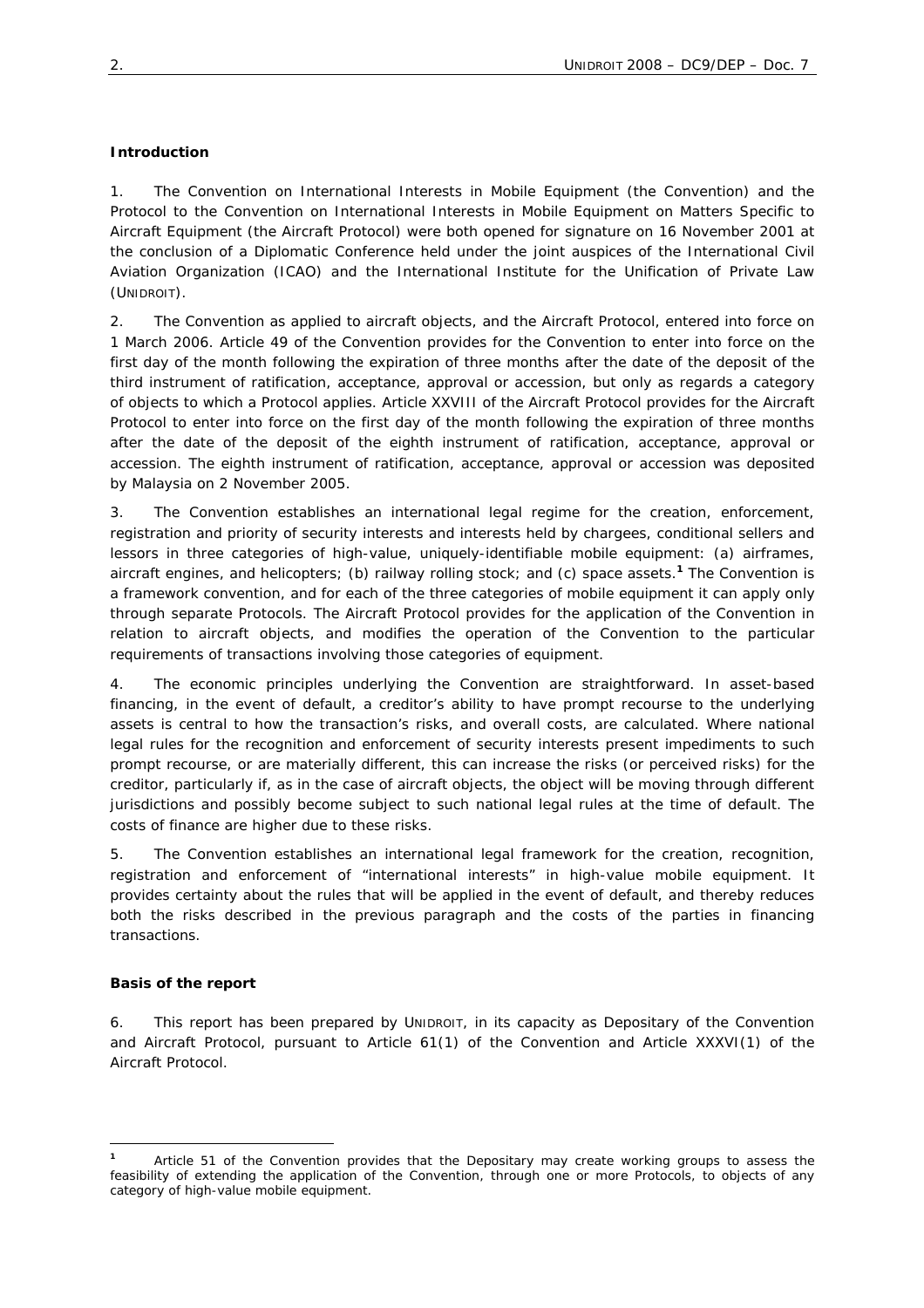7. Article 61(1) of the Convention provides:

The Depositary shall prepare reports yearly or at such other times as the circumstances may require for the States Parties as to the manner in which the international regimen established in this Convention has operated in practice. In preparing such reports, the Depositary shall take into account the reports of the Supervisory Authority concerning the functioning of the international registration system.

8. Article XXXVI(1) of the Aircraft Protocol provides:

The Depositary, in consultation with the Supervisory Authority, shall prepare reports yearly, or at such other times as the circumstances may require, for the States Parties as to the manner in which the international regimen established in this Convention as amended by this Protocol has operated in practice. In preparing such reports, the Depositary shall take into account the reports of the Supervisory Authority concerning the functioning of the international registration system.

## **The Reporting Period**

9. This report covers both the Convention and Aircraft Protocol for the period 1 January 2007 to 31 December 2007 (the Reporting Period).

## **Depositary Activity during the Reporting Period**

10. On the commencement of the Reporting Period, the following States were Contracting States to the Convention and Aircraft Protocol: Afghanistan, Angola, Ethiopia, Ireland, Malaysia, Nigeria, Oman, Pakistan, Panama, Senegal and the United States of America.

11. The following States became Contracting States to the Convention and Aircraft Protocol during the Reporting Period: Colombia, Indonesia, Kenya, Mexico, Mongolia, South Africa and Syria.**<sup>2</sup>**

12. The following States lodged their instruments of ratification or accession to the Convention and Aircraft Protocol during the Reporting Period, but had not become Contracting States to the Convention and Aircraft Protocol by the end of the Reporting Period: Albania and Cape Verde.

13. Appendix A shows the status of the Convention and Aircraft Protocol as at the end of the Reporting Period, including details of all signatures, ratifications, accessions, declarations, and dates of entry into force.

14. During the Reporting Period, the Government of Nigeria notified UNIDROIT pursuant to Articles 57(1) and 58(1) of the Convention of the withdrawal of its declaration under Article 54(2) of the Convention, and of the making of a substitute declaration under Article 54(2) of the Convention. During the Reporting Period the Government of Nigeria also notified UNIDROIT pursuant to Article XXXIII(1) of the Aircraft Protocol of the making of subsequent declarations under Articles XXX(1), XXX(2) and XXX(3) of the Aircraft Protocol.

15. During the Reporting Period, the Government of Kenya notified UNIDROIT pursuant to Articles 57(1) and 58(1) of the Convention of the withdrawal of its declaration under Article 39(1)(a) of the Convention, and of the making of a substitute declaration under Article 39(1)(a) of the Convention.

 $\overline{a}$ 

<sup>&</sup>lt;sup>2</sup> Syria became a Contracting State to the Convention only.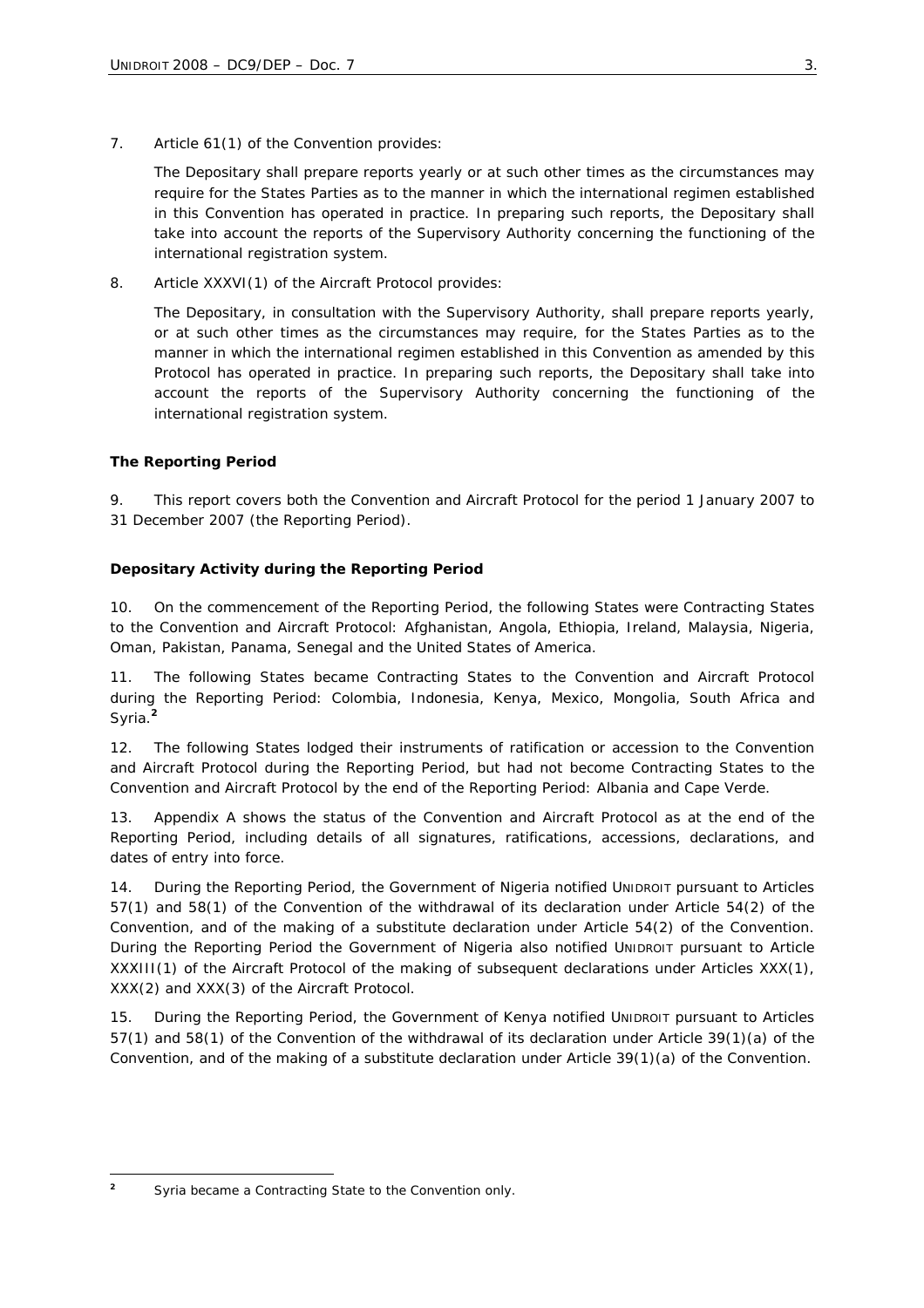#### **Operation of the Convention and Aircraft Protocol in practice during the Reporting Period**

16. In February 2007 the Depositary advised Contracting States to the Convention and the Aircraft Protocol that it would be grateful to receive from them information as to the manner in which the international regime established by the Convention and Aircraft Protocol had operated in practice. One Contracting State provided information indicating that a number of transactions subject to the Convention and Aircraft Protocol, and involving the acquisition of aircraft and aircraft equipment, had been successfully completed and that the international interests arising from those transactions had been registered pursuant to the International Registry.

17. A report of the Supervisory Authority to Contracting States, covering the period 1 March 2006 to 31 December 2007, and made pursuant to Article 17(2)(j) of the Convention, was received by UNIDROIT in April 2008. That report is required by Article 61(1) of the Convention to be taken into account in the preparation of this report. The matters dealt with in the report included:

- the holding of the second meeting the Commission of Experts of the Supervisory Authority of the International Registry (CESAIR) on 17 to 18 December 2007, which recommended a number of innovations to the Registry involving amendments to the Regulations and Procedures for the International Registry; and
- monitoring activities by the Supervisory Authority, including meetings and communications with the International Registry and receipt and processing of information received from the Depositary.

18. The Depositary is not aware of any national court or tribunal decisions during the Reporting Period involving the Convention or Aircraft Protocol.

#### **Review Conferences**

Article 61(2) of the Convention and Article XXXVI(2) of the Aircraft Protocol provide for the convening of Review Conferences at the request of not less than twenty-five percent of the States Parties. During the Reporting Period the Depositary received no requests for the convening of a Review Conference pursuant to Article 61(2) of the Convention and Article XXXVI(2) of the Aircraft Protocol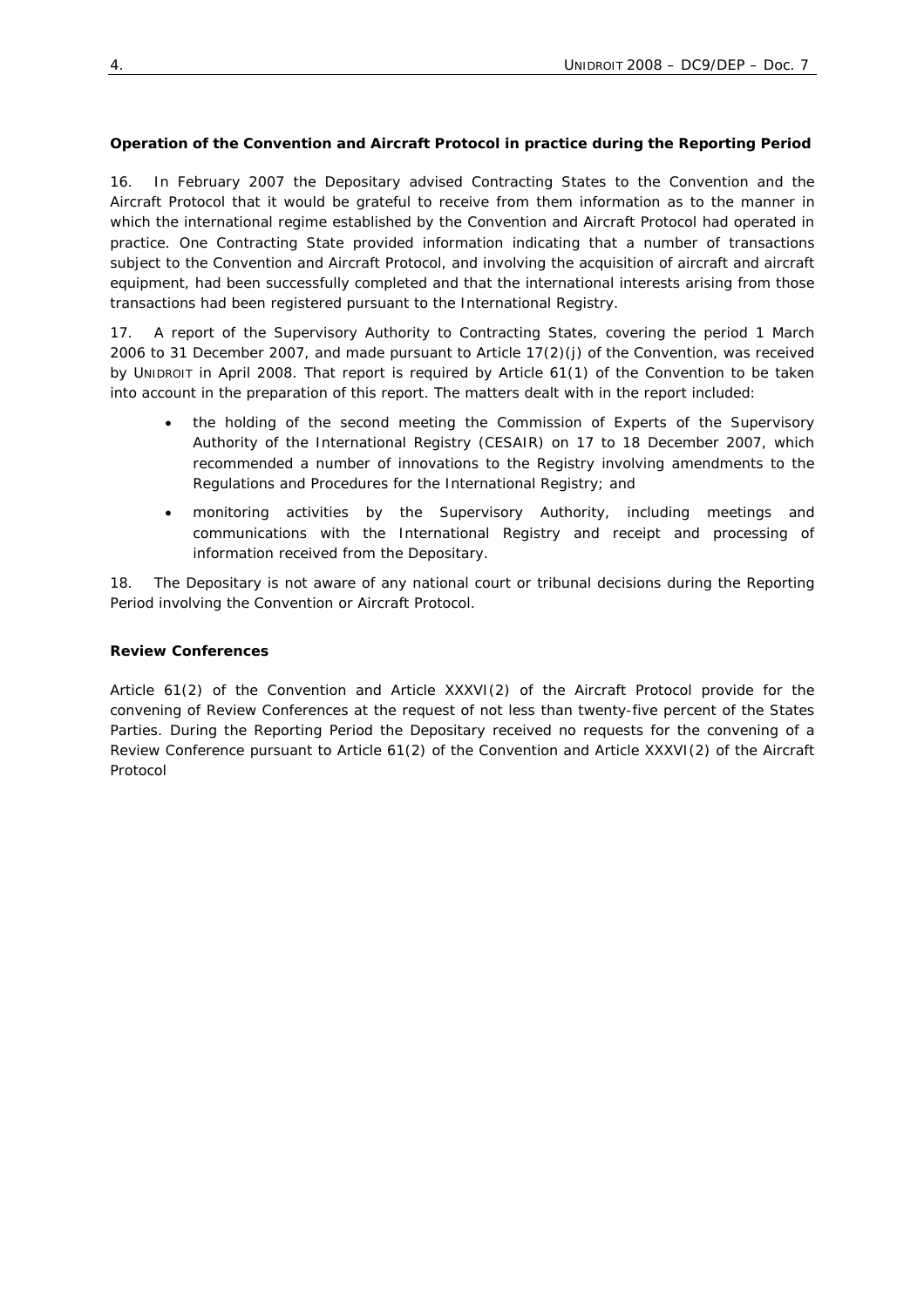# **APPENDIX A**

#### **CONVENTION ON INTERNATIONAL INTERESTS IN MOBILE EQUIPMENT** *CONVENTION RELATIVE AUX GARANTIES INTERNATIONALES PORTANT SUR DES MATERIELS D'EQUIPEMENT MOBILES*

| Adoption:<br>Entry into force / Entrée en vigueur:                                          |                  | Place: Cape Town / Lieu: Le Cap<br>Date: 16.11.2001 |                                                                                                                |                                                      |                                                |
|---------------------------------------------------------------------------------------------|------------------|-----------------------------------------------------|----------------------------------------------------------------------------------------------------------------|------------------------------------------------------|------------------------------------------------|
|                                                                                             |                  | Date: 01.03.2006 (ex Art. 49(1))                    |                                                                                                                |                                                      |                                                |
| STATE / ETAT                                                                                | <b>SIGNATURE</b> |                                                     | RATIFICATION (RT)<br>ACCEPTANCE / ACCEPTATION (AC)<br>APPROVAL / APPROBATION (AP)<br>ACCESSION / ADHESION (AS) | <b>DECLARATIONS</b>                                  | ENTRY INTO FORCE /<br><b>ENTREE EN VIGUEUR</b> |
| Afghanistan                                                                                 |                  |                                                     | 25.07.2006 (AS)                                                                                                | Arts. $39(1)(a)$ , $39(1)(b)$ ,<br>40, 52, 53, 54(2) | 01.11.2006                                     |
| Albania / Albanie                                                                           |                  |                                                     | 30.10.2007 (AS)                                                                                                | Arts. $39(1)(a)$ , $39(1)(b)$ ,<br>54(2)             | 01.02.2008                                     |
| Angola                                                                                      |                  |                                                     | 30.04.2006 (AS)                                                                                                | Arts. $39(1)(a)$ , 40, 54(2)                         | 01.08.2006                                     |
| Burundi                                                                                     | 16.11.2001       |                                                     |                                                                                                                |                                                      |                                                |
| Canada                                                                                      |                  | 31.03.2004                                          |                                                                                                                |                                                      |                                                |
| Cape Verde / Cap-Vert                                                                       |                  |                                                     | 26.09.2007 (AS)                                                                                                | Arts. 39(1)(a), 40, 53,<br>54(2)                     | 01.01.2008                                     |
| Chile / Chili                                                                               |                  | 16.11.2001                                          |                                                                                                                |                                                      |                                                |
| China / Chine                                                                               | 16.11.2001       |                                                     |                                                                                                                |                                                      |                                                |
| Colombia / Colombie                                                                         |                  |                                                     | 19.02.2007 (AS)                                                                                                | Arts. $39(1)(a)$ , $54(2)$                           | 01.06.2007                                     |
| Congo                                                                                       |                  | 16.11.2001                                          |                                                                                                                |                                                      |                                                |
| Cuba                                                                                        |                  | 16.11.2001                                          |                                                                                                                |                                                      |                                                |
| Ethiopia / Ethiopie                                                                         | 16.11.2001       |                                                     | 21.11.2003 (RT)                                                                                                | Arts. 39(1)(a), 40, 54(2)                            | 01.04.20 04                                    |
| France                                                                                      |                  | 16.11.2001                                          |                                                                                                                |                                                      |                                                |
| Germany / Allemagne<br>(with declaration at signature /<br>avec déclaration à la signature) |                  | 17.09.2002                                          |                                                                                                                |                                                      |                                                |
| Ghana                                                                                       |                  | 16.11.2001                                          |                                                                                                                |                                                      |                                                |
| Indonesia / Indonésie                                                                       |                  |                                                     | $16.03.2007$ (AS)                                                                                              | Arts. $39(1)(a)$ , $39(1)(b)$ ,<br>40, 53, 54(2)     | 01.07.2007                                     |
| Ireland / Irlande                                                                           |                  |                                                     | 29.07.2005 (AS)                                                                                                | Arts. $39(1)(a)$ , $39(1)(b)$ ,<br>54(2)             | 01.11.2005                                     |
| Italy / Italie                                                                              |                  | 06.12.2001                                          |                                                                                                                |                                                      |                                                |
| Jamaica / Jamaïque                                                                          |                  | 16.11.2001                                          |                                                                                                                |                                                      |                                                |
| Jordan / Jordanie                                                                           |                  | 16.11.2001                                          |                                                                                                                |                                                      |                                                |
| Kenya                                                                                       | 16.11.2001       |                                                     | 13.10.2006 (RT)                                                                                                | Arts. 39(1)(a), * 39(1)(b),<br>40, 53, 54(2)         | 01.02.2007                                     |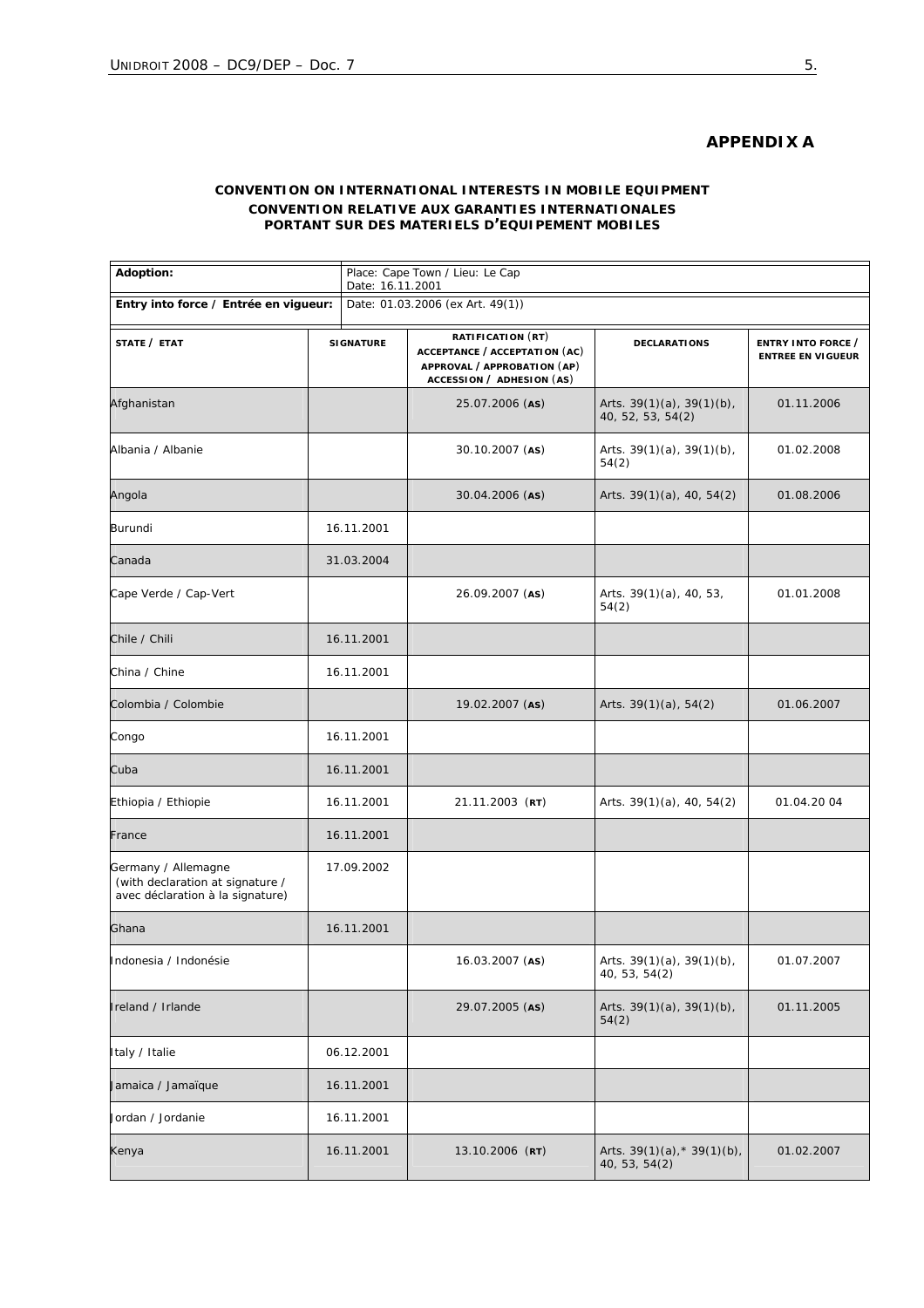| Lesotho                                                                                              | 16.11.2001                  |                   |                                                                 |            |
|------------------------------------------------------------------------------------------------------|-----------------------------|-------------------|-----------------------------------------------------------------|------------|
| Malaysia / Malaisie                                                                                  |                             | 02.11.2005 (AS)   | Arts. $39(1)(a)$ , $39(1)(b)$ ,<br>40, 53, 54(2)                | 01.03.2006 |
| Mexico / Mexique                                                                                     |                             | 31.07.2007 (AS)   | Arts. $39(1)(a)$ , $39(1)(b)$ ,<br>50, 53, 54(2), 60            | 01.11.2007 |
| Mongolia / Mongolie                                                                                  |                             | 19.10.2006 (AS)   | Arts. $39(1)(a)$ , $39(1)(b)$ ,<br>53, 54(2)                    | 01.02.2007 |
| Nigeria                                                                                              | 16.11.2001                  | $16.12.2003$ (RT) | Arts. $39(1)(a)$ , * 40, *<br>$53,*54(2)*$                      | 01.04.2004 |
| Oman                                                                                                 |                             | 21.03.2005 (AS)   | Arts. $39(1)(a)$ , $39(1)(b)$ ,<br>40, 52, 53, 54(2)            | 01.07.2005 |
| Pakistan                                                                                             |                             | 22.01.2004 (AS)   | Arts. $39(1)(a)$ , $39((1)(b)$ ,<br>$39(4)$ , 40, 52, 53, 54(2) | 01.05.2004 |
| Panama                                                                                               | 11.09.2002                  | 28.07.2003 (RT)   | Arts. $39(1)(a)$ , $39(1)(b)$ ,<br>39(4), 50, 53, 54(2)         | 01.04.2004 |
| Saudi Arabia / Arabie saoudite                                                                       | 12.03.2003                  |                   |                                                                 |            |
| Senegal / Sénégal                                                                                    | 02.04.2002                  | 09.01.2006 (RT)   | Arts. $39(1)(a)$ , $39(1)(b)$ ,<br>40, 52, 53, 54(2)            | 01.05.2006 |
| South Africa / Afrique du sud                                                                        | 16.11.2001                  | 18.01.2007 (RT)   | Arts. $39(1)(a)$ , $39(1)(b)$ ,<br>40, 54(2)                    | 01.05.2007 |
| Sudan / Soudan                                                                                       | 16.11.2001                  |                   |                                                                 |            |
| Switzerland / Suisse                                                                                 | 16.11.2001<br>ad referendum |                   |                                                                 |            |
| Syrian Arab Republic / République<br>arabe syrienne                                                  |                             | 07.08.2007 (AS)   |                                                                 | 01.12.2007 |
| Tanzania / <i>Tanzanie</i>                                                                           | 16.11.2001                  |                   |                                                                 |            |
| Tonga                                                                                                | 16.11.2001                  |                   |                                                                 |            |
| Turkey / Turquie                                                                                     | 16.11.2001                  |                   |                                                                 |            |
| Ukraine                                                                                              | 09.03.2004                  |                   |                                                                 |            |
| United Kingdom / Royaume-Uni<br>(with declaration at signature /<br>avec déclaration à la signature) | 16.11.2001                  |                   |                                                                 |            |
| United States of America /<br>Etats- Unis d'Amérique                                                 | 09.05.2003                  | 28.10.2004 (RT)   | Arts. $39(1)(a)$ , $39(1)(b)$ ,<br>54(2)                        | 01.02.2005 |

\* Affected by withdrawal and/or subsequent declaration. / *Fait l'objet d'un retrait et/ou d'une déclaration subséquente.*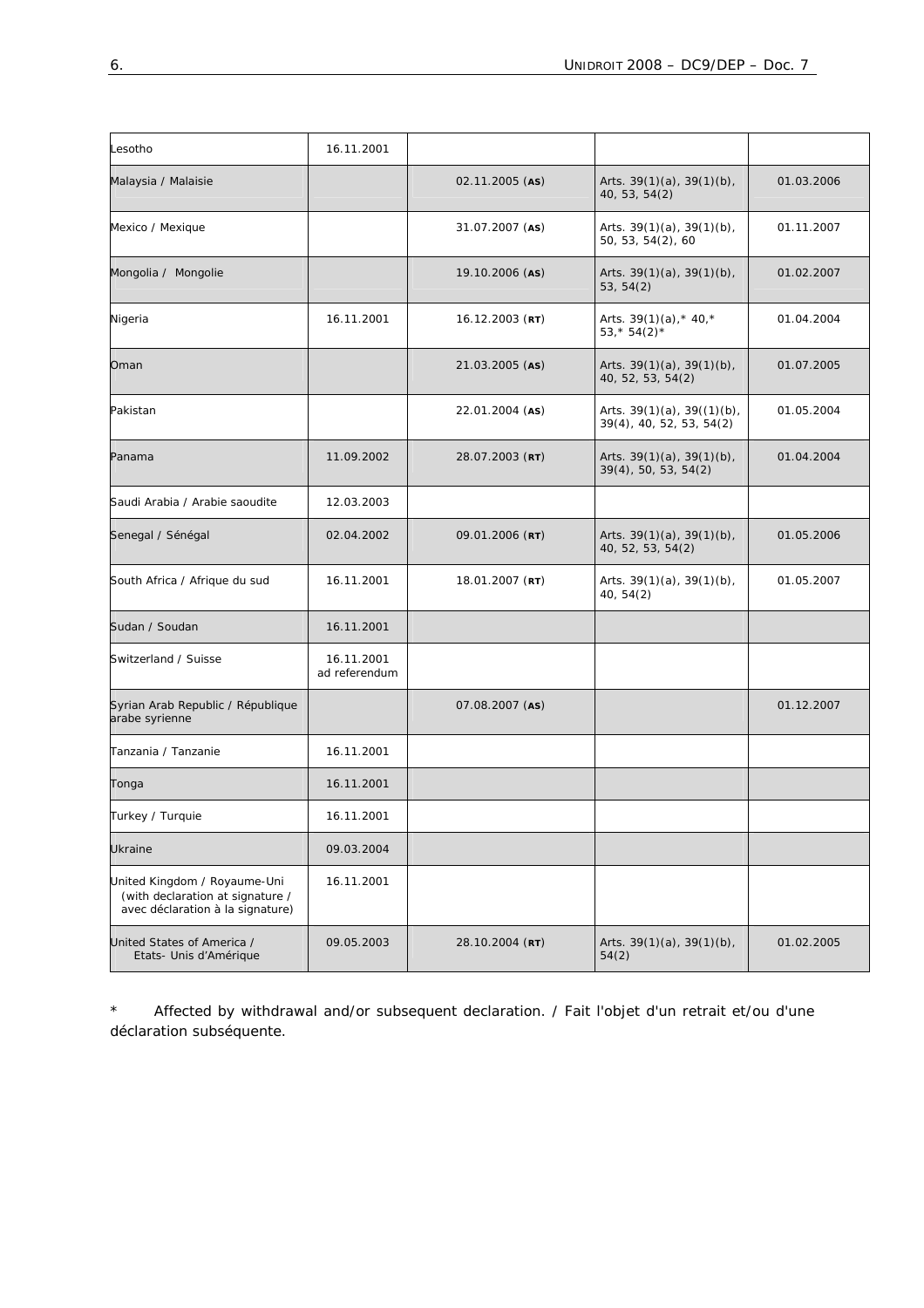#### **PROTOCOL TO THE CONVENTION ON INTERNATIONAL INTERESTS IN MOBILE EQUIPMENT ON MATTERS SPECIFIC TO AIRCRAFT EQUIPMENT**

*PROTOCOLE PORTANT SUR LES QUESTIONS SPECIFIQUES AUX MATERIELS D'EQUIPEMENT AERONAUTIQUES A LA CONVENTION RELATIVE AUX GARANTIES INTERNATIONALES PORTANT SUR DES MATERIELS D'EQUIPEMENT MOBILES*

| Adoption:                                                                                   | Date: 16-11-2001 | Place: Cape Town / Lieu: Le Cap                                                                                |                                 |                                                |  |  |
|---------------------------------------------------------------------------------------------|------------------|----------------------------------------------------------------------------------------------------------------|---------------------------------|------------------------------------------------|--|--|
| Entry into force:<br>Entrée en vigueur:                                                     |                  | Date: 01.03.2006 (ex Art. XXVIII(1))                                                                           |                                 |                                                |  |  |
| <i>STATE</i> / ETAT                                                                         | <b>SIGNATURE</b> | RATIFICATION (RT)<br>ACCEPTANCE / ACCEPTATION (AC)<br>APPROVAL / APPROBATION (AP)<br>ACCESSION / ADHESION (AS) | <b>DECLARATIONS</b>             | ENTRY INTO FORCE /<br><b>ENTREE EN VIGUEUR</b> |  |  |
| Afghanistan                                                                                 |                  | 25.07.2006 (AS)                                                                                                | Arts. XXIX, XXX(1), (2),<br>(3) | 01.11.2006                                     |  |  |
| Albania / Albanie                                                                           |                  | 30.10.2007 (AS)                                                                                                | Arts. XIX, XXX(1)               | 01.02.2008                                     |  |  |
| Angola                                                                                      |                  | 30.04.2006 (AS)                                                                                                | Art. XXX(1), (2), (3)           | 01.08.2006                                     |  |  |
| Burundi                                                                                     | 16.11.2001       |                                                                                                                |                                 |                                                |  |  |
| Canada                                                                                      | 31.03.2004       |                                                                                                                |                                 |                                                |  |  |
| Cape Verde / Cap-Vert                                                                       |                  | 26.09.2007 (AS)                                                                                                | Art. $XXX(1)$ , $(2)$ , $(3)$   | 01.01.2008                                     |  |  |
| Chile / Chili                                                                               | 16.11.2001       |                                                                                                                |                                 |                                                |  |  |
| China / Chine                                                                               | 16.11.2001       |                                                                                                                |                                 |                                                |  |  |
| Colombia / Colombie                                                                         |                  | 19.02.2007 (AS)                                                                                                | Art. XXX(1), (2), (3)           | 01.06.2007                                     |  |  |
| Congo                                                                                       | 16.11.2001       |                                                                                                                |                                 |                                                |  |  |
| Cuba                                                                                        | 16.11.2001       |                                                                                                                |                                 |                                                |  |  |
| Ethiopia / Ethiopie                                                                         | 16.11.2001       | $21.11.2003$ (RT)                                                                                              | Art. XXX(1), (2), (3)           | 01.03.2006                                     |  |  |
| France                                                                                      | 16.11.2001       |                                                                                                                |                                 |                                                |  |  |
| Germany / Allemagne<br>(with declaration at signature /<br>avec déclaration à la signature) | 17.09.2002       |                                                                                                                |                                 |                                                |  |  |
| Ghana                                                                                       | 16.11.2001       |                                                                                                                |                                 |                                                |  |  |
| Indonesia / Indonésie                                                                       |                  | 16.03.2007 (AS)                                                                                                | Art. $XXX(1)$ , $(2)$ , $(3)$   | 01.07.2007                                     |  |  |
| Ireland / Irlande                                                                           |                  | 23.08.2005 (AS)                                                                                                | Art. XXX(1), (2)                | 01.03.2006                                     |  |  |
| Italy / Italie                                                                              | 06.12.2001       |                                                                                                                |                                 |                                                |  |  |
| Jamaica / Jamaïque                                                                          | 16.11.2001       |                                                                                                                |                                 |                                                |  |  |
| Jordan / Jordanie                                                                           | 16.11.2001       |                                                                                                                |                                 |                                                |  |  |
| Kenya                                                                                       | 16.11.2001       | 13.10.2006 (RT)                                                                                                | Art. XXX(1), (2), (3)           | 01.02.2007                                     |  |  |
| _esotho                                                                                     | 16.11.2001       |                                                                                                                |                                 |                                                |  |  |